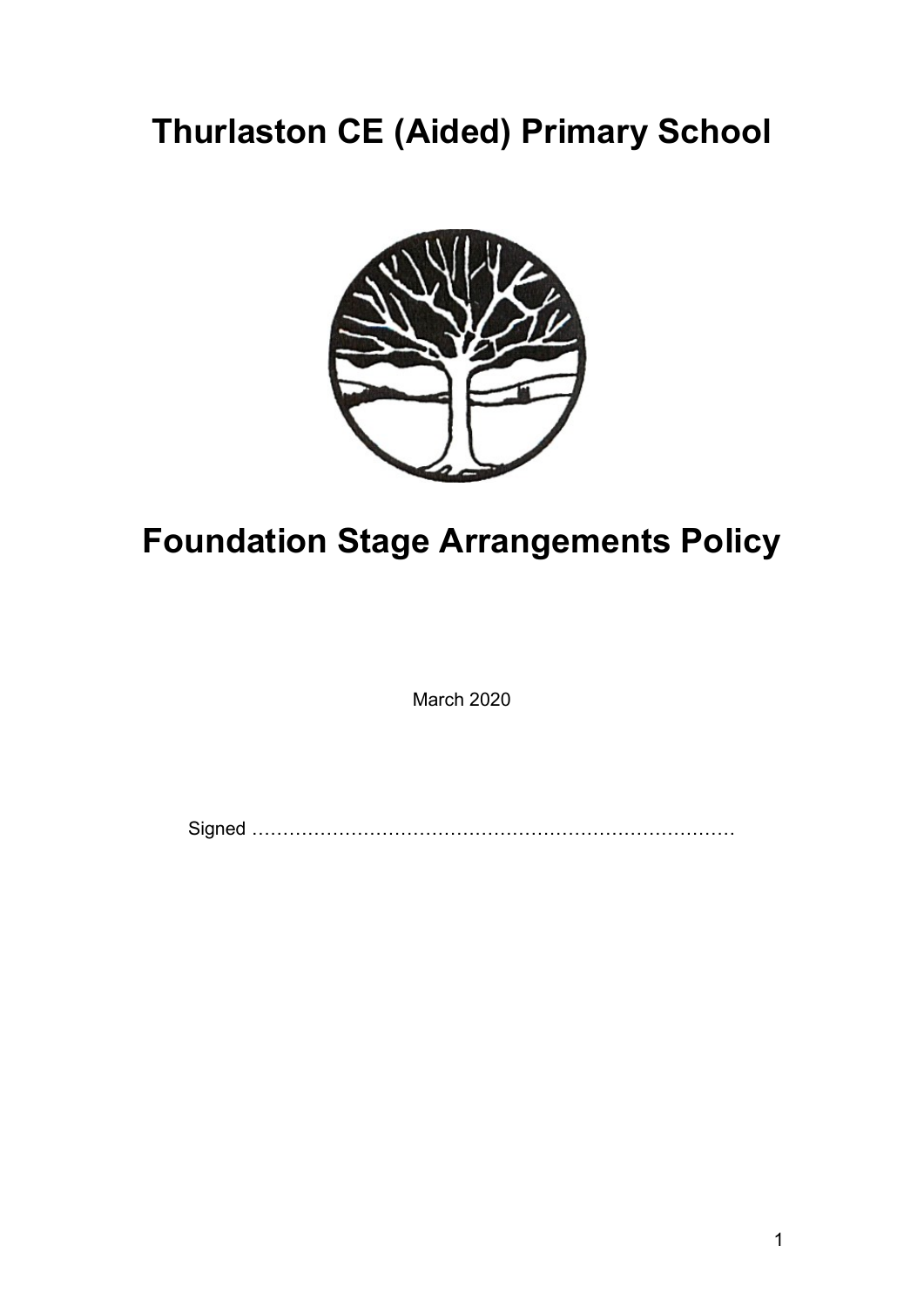### Foundation Stage Arrangements Policy

As a School we are committed to :

- Teaching and Living the Christian way of Life.
- ♦ Providing a quality education for every child.

Developing respect and consideration for all members of the community.

In line with our Christian ethos we endeavour and strive to do our best at all times and to encourage our pupils to do likewise.

#### Introduction

The Foundation Stage is in all respects an integrated part of the school, and pupils attend daily assemblies and take part in a whole range of school activities with other pupils. Nevertheless, there are a few aspects of their life in school about which new parents are particularly concerned. The policy is to address these concerns.

All pupils are admitted to Class One, which is a mixed Reception and Year One class with a maximum size of 30 children, though usually it is much smaller.

#### **Staffing**

The class is taught by a qualified and highly experienced teacher, Miss Fielder, who is supported by a NVQ3 trained classroom assistant, Mrs **Hudson** 

In addition a number of parents and members of the community commit themselves to regularly help.

#### **Curriculum**

The children follow the areas of learning from the Foundation Stage Profile. These areas are :

Personal, social; and emotional development, Communication, language and literacy, (speaking and listening, reading, writing etc) Mathematical development, ( Shape, space and measure, numbers and calculations) Knowledge and understanding of the world, (History, geography, science and ICT) Physical development,

Creative development. (Art, music and design technology)

These areas are all covered through themed activities to help the children see the interrelatedness of their learning. It makes more sense to children to learn this way. Great use is made of the classroom and the outdoor learning environment to ensure the children receive an exciting and interesting education. Some activities are teacher-led and others child initiated.